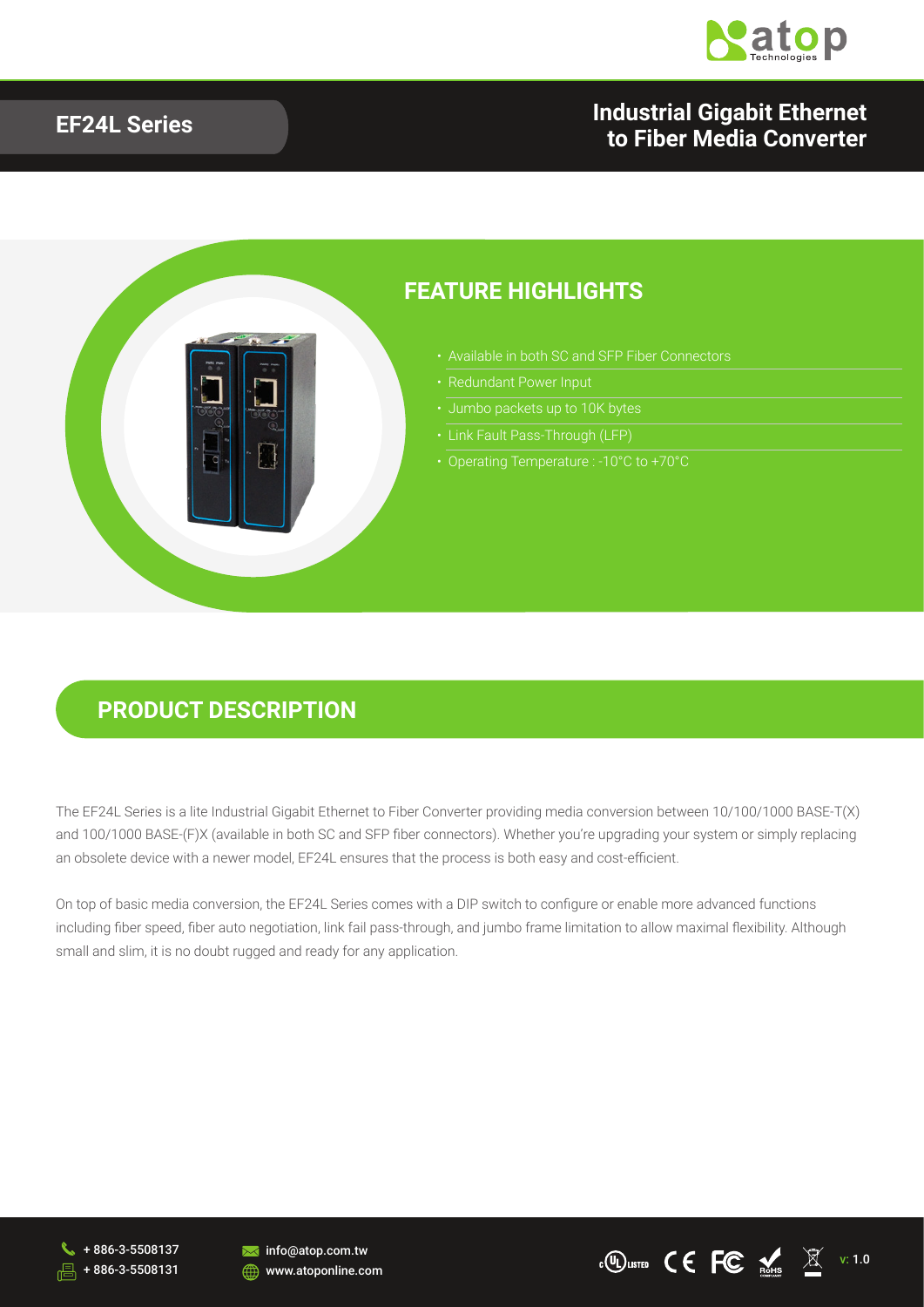

v: 1.0

## **DIMEMSIONS & LAYOUT**



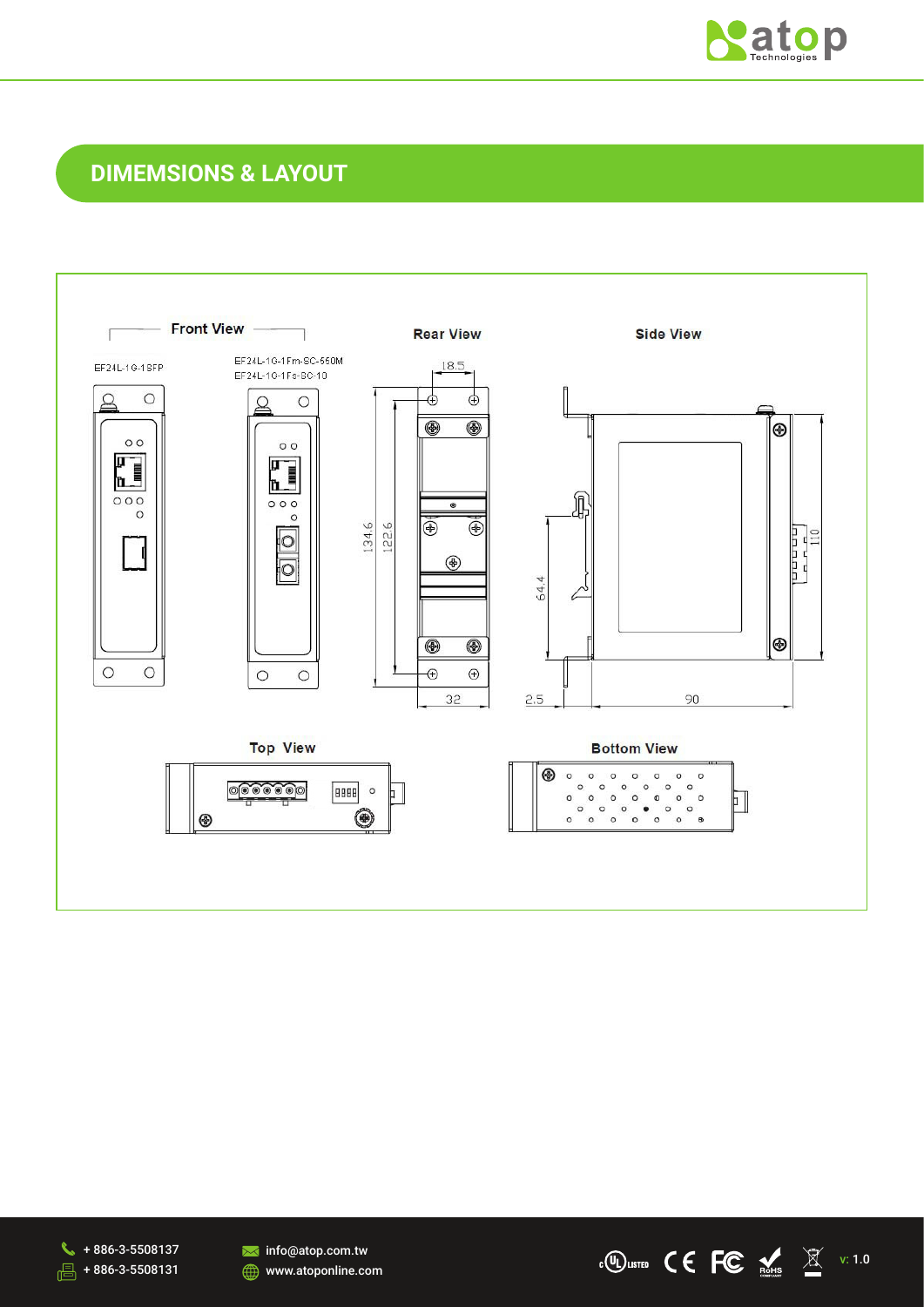

## **SPECIFICATIONS**

| <b>Technical Specifications</b>      |                                                                                                                                        |                    |  |  |
|--------------------------------------|----------------------------------------------------------------------------------------------------------------------------------------|--------------------|--|--|
| Model Name                           | EF24L                                                                                                                                  |                    |  |  |
| <b>Technology</b>                    |                                                                                                                                        |                    |  |  |
| Standards                            | IEEE 802.3 for 10BASE T<br>IEEE 802.3u for 100BASE-T(X) and 100BASE-FX<br>IEEE 802.3ab for 1000BASE-T(X)<br>IEEE 802.3z for 1000BASE-X |                    |  |  |
| <b>Interface</b>                     |                                                                                                                                        |                    |  |  |
| RJ45 Ports                           | 10/100/1000Base-T(X) auto negotiation speed                                                                                            |                    |  |  |
| <b>Fiber Ports</b>                   | 100/1000BASE-(F)X or SFP Slot                                                                                                          |                    |  |  |
| <b>LED</b> Indicators                | PWR1, PWR2, F_Mode, Fx_Link, LLCF_ON, Tx_LLCF, Fx_LLCF                                                                                 |                    |  |  |
| <b>DIP Switch</b>                    | Speed mode, Link Transparency, Fiber Auto Negotiation, Jumbo Frame                                                                     |                    |  |  |
| <b>Power Management</b>              |                                                                                                                                        |                    |  |  |
| Input Voltage                        | 9-48 VDC                                                                                                                               |                    |  |  |
| Input Current                        | <b>TBD</b>                                                                                                                             |                    |  |  |
| Connector                            | Removable 5-pin Terminal Block                                                                                                         |                    |  |  |
| <b>Reverse Polarity Protection</b>   | Present                                                                                                                                |                    |  |  |
| <b>Physical Characteristics</b>      |                                                                                                                                        |                    |  |  |
| Housing                              | Metal, IP30 protection                                                                                                                 |                    |  |  |
| Dimensions ( $W \times H \times D$ ) | 32mm x 90mm x 110mm (1.26 x 3.54 x 4.33 in)                                                                                            |                    |  |  |
| Weight                               | EF24L-1G-1Fm-SC-550M / EF24L-1G-1Fs-SC-10:320g<br>EF24L-1G-1SFP: 330g                                                                  |                    |  |  |
| Installation                         | DIN-Rail, Wall-Mount (optional kit)                                                                                                    |                    |  |  |
| <b>Environmental Limits</b>          |                                                                                                                                        |                    |  |  |
| <b>Operating Temperature</b>         | -10°C to +70°C (14°F to +158°F)                                                                                                        |                    |  |  |
| Storage Temperature                  | -40°C to +85°C (-40°F to +185°F)                                                                                                       |                    |  |  |
| Ambient Relative Humidity            | 5 to 95%, 55°C (non-condensing)                                                                                                        |                    |  |  |
| <b>Optical Fiber Specifications</b>  |                                                                                                                                        |                    |  |  |
| Mode                                 | Multi-mode                                                                                                                             | Single-mode        |  |  |
| <b>Distance</b>                      | 550M                                                                                                                                   | <b>10KM</b>        |  |  |
| <b>Bit Rate</b>                      | 1250Mbps                                                                                                                               | 1250Mbps           |  |  |
| Wavelength (nm)                      | 1310                                                                                                                                   | 1310               |  |  |
| Application                          | 1000Base-LX<br>1000Base-SX                                                                                                             |                    |  |  |
| Tx Power (dBm)                       | $-9.5$ to $-4$                                                                                                                         | $-9.5$ to $-3$     |  |  |
| Rx Sensitivity (dBm)                 | $-20$<br>$< -18$                                                                                                                       |                    |  |  |
| Remark                               | EF24L-1G-1Fm-SC-550M                                                                                                                   | EF24L-1G-1Fs-SC-10 |  |  |

 $\begin{array}{r} \bigcup \end{array}$  + 886-3-5508137  $\frac{1}{\sqrt{1-\frac{1}{2}}}$  + 886-3-5508131

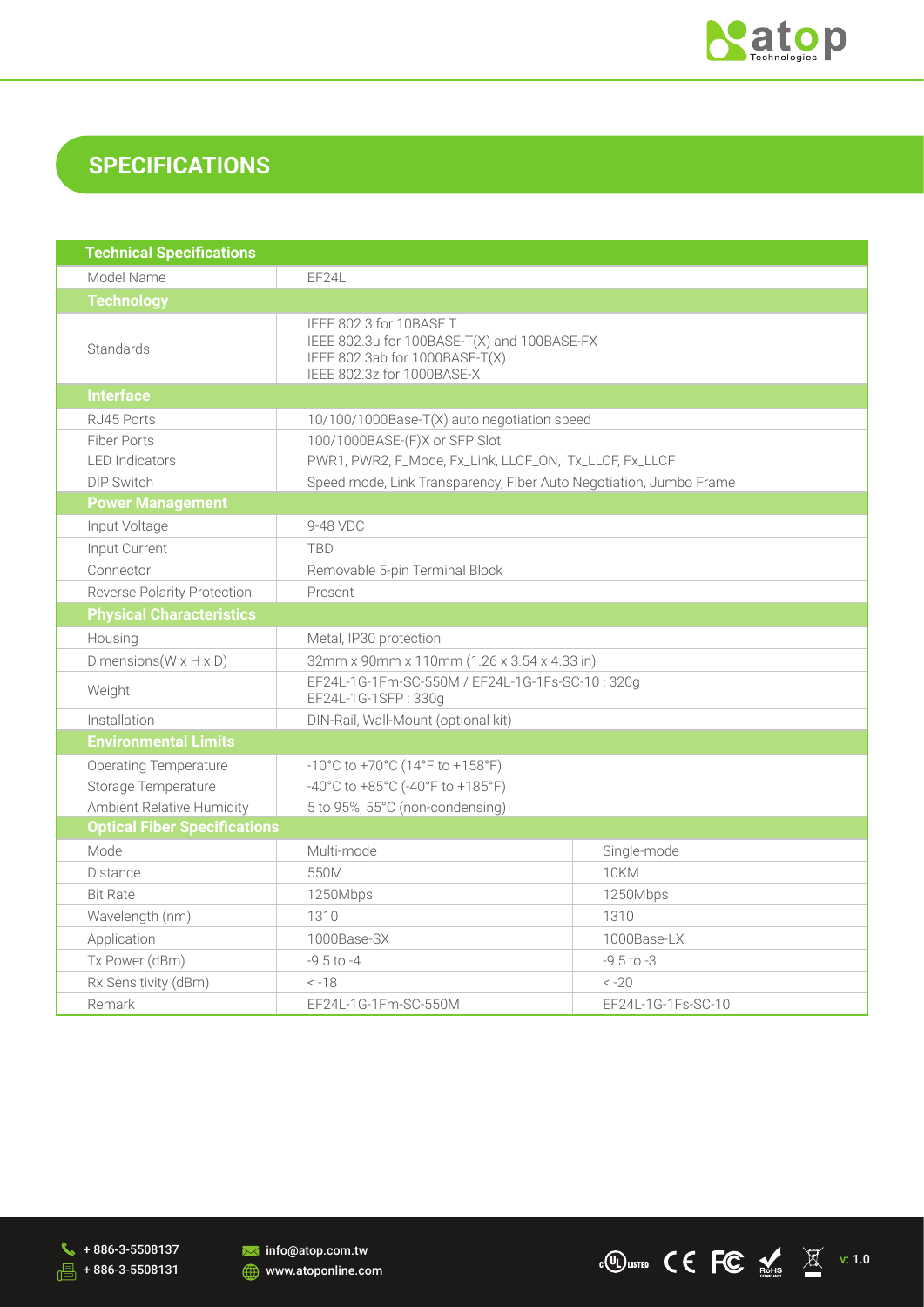

# **REGULATORY APPROVALS**

| <b>Regulatory Approvals</b> |                                                                                                                       |                                     |                                           |                     |  |
|-----------------------------|-----------------------------------------------------------------------------------------------------------------------|-------------------------------------|-------------------------------------------|---------------------|--|
| Safety                      | CB (IEC62368-1/EN62368-1)                                                                                             |                                     |                                           |                     |  |
| <b>EMC</b>                  | FCC Part 15, Subpart B, Class A<br>EN55032<br>EN61000-6-4<br>EN 61000-3-2<br>EN 61000-3-3<br>EN 55035<br>EN 61000-6-2 |                                     |                                           |                     |  |
| <b>Test Item</b>            | <b>Item</b>                                                                                                           |                                     | <b>Value</b>                              | <b>Level</b>        |  |
| IEC 61000-4-2               | <b>ESD</b>                                                                                                            | Contact Discharge<br>Air Discharge  | ±6KV<br>±8KV                              | 3<br>3              |  |
| IEC 61000-4-3               | <b>RS</b>                                                                                                             | 80-1000MHz                          | 10 V/m                                    | 3                   |  |
| IEC 61000-4-4               | EFT                                                                                                                   | DC Power Port<br>Signal Port        | $±2.0$ KV<br>$±1.0$ KV                    | 3<br>3              |  |
| IEC 61000-4-5               | Surge                                                                                                                 | DC Power Port<br>Signal Port        | Line-to Line±1.0KV<br>Line-to Earth±1.0KV | 3<br>$\overline{2}$ |  |
| IEC 61000-4-6               | <b>CS</b>                                                                                                             | Conducted(Enclosure)                | 10 Vrms                                   | 3                   |  |
| IEC 61000-4-8               | PFMF                                                                                                                  | (Enclosure)                         | 50/60 Hz 30 A/m                           | 4                   |  |
| IEC 61000-4-11              | <b>DIP</b>                                                                                                            | <b>AC Power Port</b>                | $\sim$                                    |                     |  |
| Shock                       | MIL-STD-810F Method 516.5                                                                                             |                                     |                                           |                     |  |
| Drop                        | MIL-STD-810F Method 516.5                                                                                             |                                     |                                           |                     |  |
| Vibration                   | MIL-STD-810F Method 514.5 C-1 & C-2                                                                                   |                                     |                                           |                     |  |
| RoHS                        | Yes                                                                                                                   |                                     |                                           |                     |  |
| <b>MTBF</b>                 |                                                                                                                       | 415,681.88 hrs / 47.45 years (25°C) |                                           |                     |  |
| Warranty                    | 5 years                                                                                                               |                                     |                                           |                     |  |